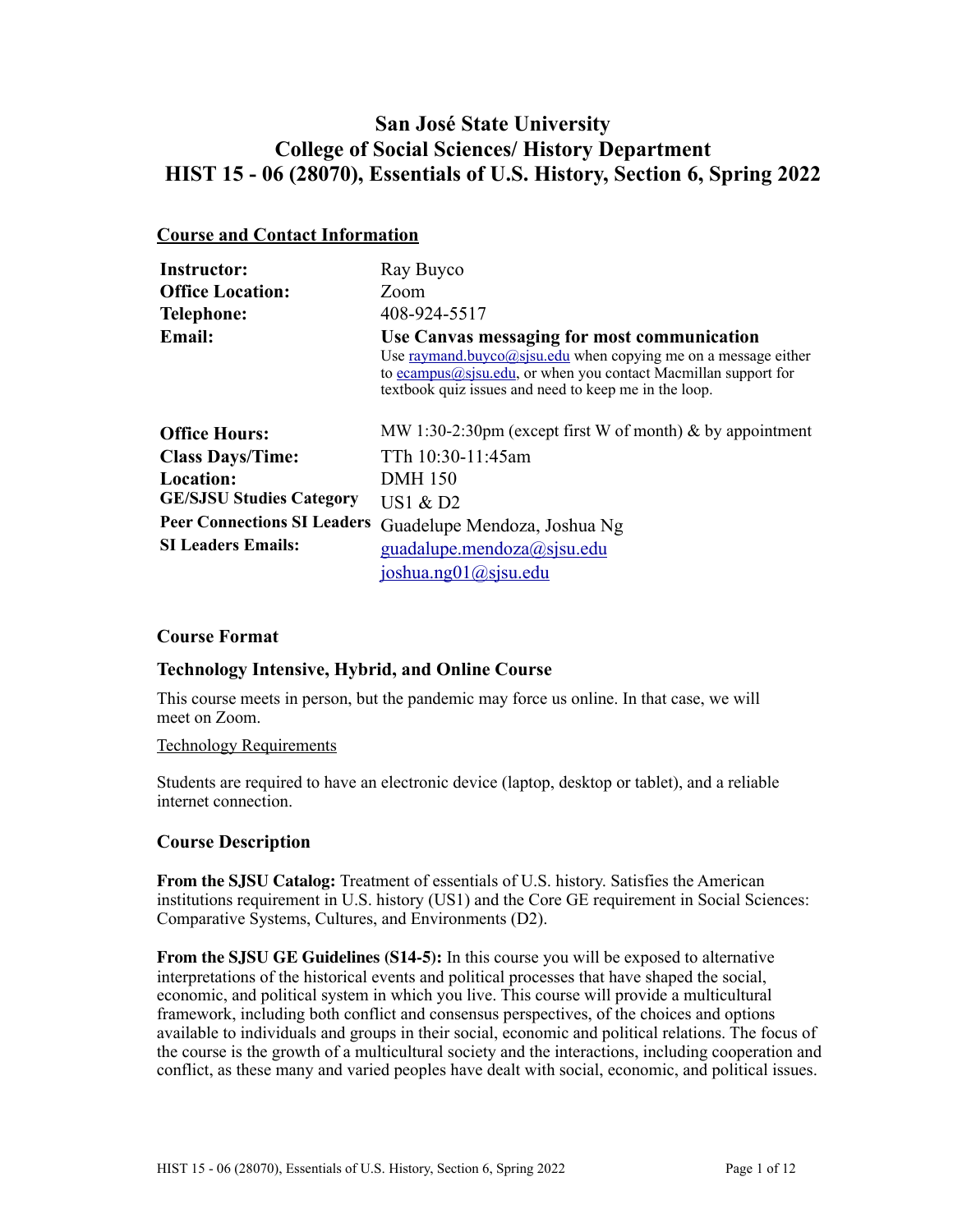#### **Learning Outcomes and Course Goals**

#### **GE Learning Outcomes (GELO):**

Upon successful completion of this course, students will be able to:

1. GELO 1 (US1): Describe the principal events, developments, ideas, politics, and international relations in all the territories now in the United States from the beginnings of this society until the present. While considering these topics, students will be asked to analyze certain subtopics. Assessed by multiple-choice and essay exams, and written analyses on primary sources followed up with online and in-class discussions.

2. GELO 2 (D2): Place contemporary developments in cultural, historical, environmental, and spatial contexts. Assessed by written analyses on primary sources, and quizzes on the reading.

3. GELO 3 (D2): Identify the dynamics of ethnic, cultural, gender/sexual, age-based, class, regional, national, transnational, and global identities and the similarities, differences, linkages, and interactions between them. Assessed by written analyses on primary sources, online and in-class discussions, and multiple-choice and essay exams.

4. GELO 4 (D2): Evaluate social science information, draw on different points of view, and formulate applications appropriate to contemporary social issues. Assessed by written analyses on primary sources, book activity, quizzes on the reading, multiple-choice and essay exams.

5. GELO 5 (D2): Compare and contrast two or more ethnic groups, cultures, regions, nations, or social systems in the context of U.S. history. Assessed by written analyses on primary sources, quizzes on the reading. online and in-class discussions, and multiplechoice and essay exams.

#### **Course Learning Outcomes (CLO)**

Upon successful completion of this course, students will be able to:

1. CLO 1: Distinguish between primary and secondary materials and decide when to use each. Assessed by written analyses on primary sources, and in-class activity.

2. CLO 2: Develop a methodological practice of sifting, analyzing, ordering, synthesizing, and interpreting evidence. Assessed by written analyses on primary sources, online and in-class discussions, and multiple-choice and essay exams.

3. CLO 3: Identify and summarize other scholars' historical arguments. Assessed by inclass polls, quizzes on the reading, and multiple-choice and essay exams.

4. CLO 4: Apply historical knowledge and analysis to contribute to contemporary social dialogue. Assessed by in-class polls, written analyses on primary sources, and class activities.

5. CLO 5: Generate a historical argument that is reasoned and based on historical evidence selected, arranged, and analyzed. Assessed by written analyses on primary sources and multiple-choice and essay exams.

6. CLO 6: Read the history text, study and take notes and then apply the knowledge in class. Assessed by in-class activities, multiple-choice and essay exams.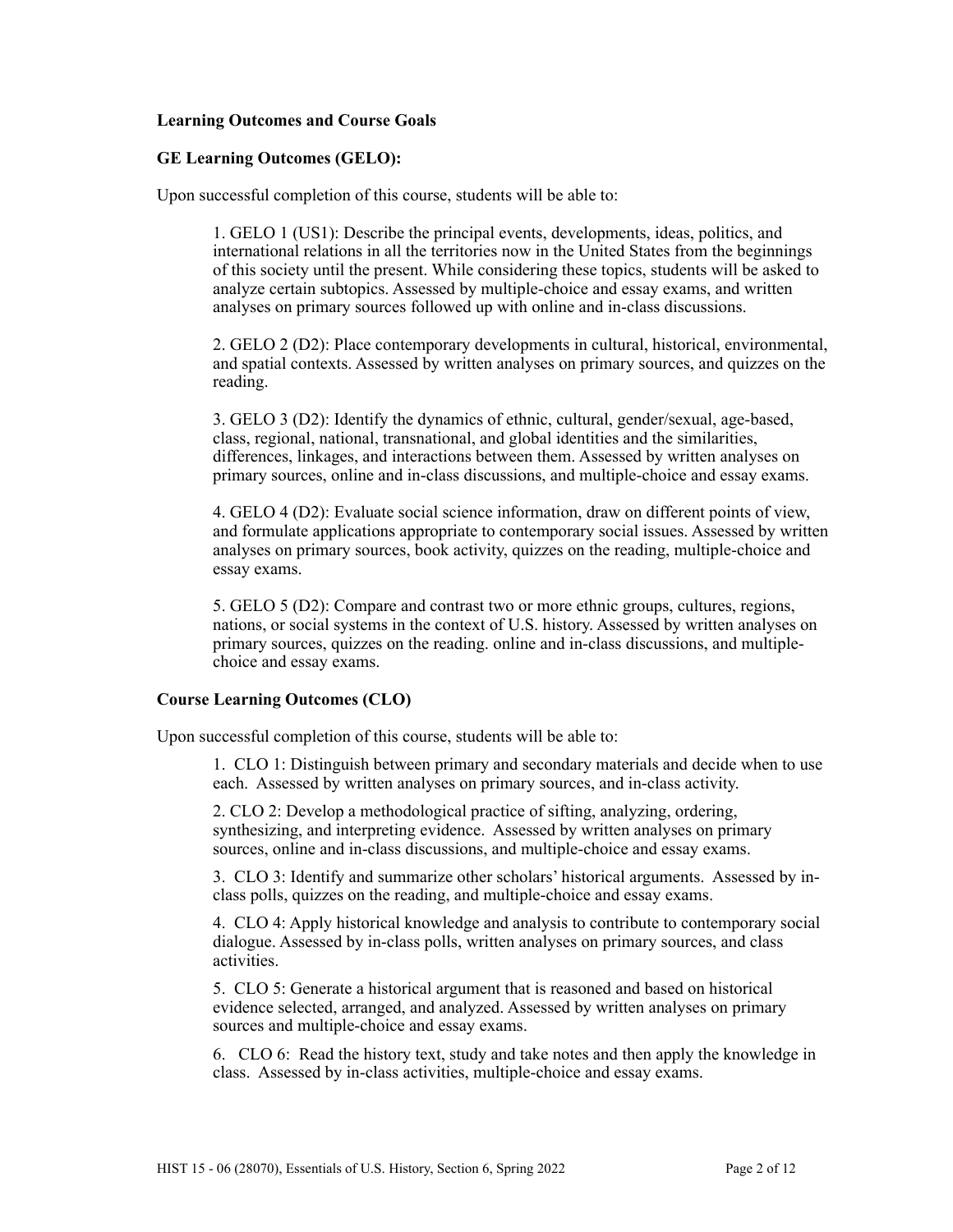## **Course Goals**

CG1: Courses in American Institutions should meet one or more of the following requirements: U.S. History, U.S. Constitution, and California Government. Students enrolled in these courses should be exposed to alternative interpretations of the historical events and political processes that have shaped the social, economic, and political systems in which they live.

CG2: Courses in American Institutions will provide a multicultural framework, including both conflict and consensus perspectives, of the choices and options available to individuals and groups in their social, economic, and political relations. The focus of the courses is the growth of a multicultural society and the interactions, including cooperation and conflict, as these many and varied peoples have dealt with social, economic, and political issues.

CG3: Social Science sources should increase the student's understanding of human behavior and social interaction in the context of value systems, economic structures, political institutions, social groups, and natural environments.

## **Required Texts/Readings**

## **Textbook**

Required: Rebecca Edwards; Eric Hinderaker; Robert O. Self; James A. Henretta, *LaunchPad for America's Histor*y (Six Months Access) 10E, ISBN-9781319305215. You will access quizzes and other homework through Canvas. \*\*Use the same log in email and password you use for Canvas when you create your Launchpad account.

(Available in the Spartan Bookstore)

## **Other Required Readings (Available in the Spartan Bookstore)**

Douglass, Frederick, *Narrative of the Life of Frederick Douglass, An American Slave*, 3nd ed., (Boston: Bedford/St. Martin's, 2003), ISBN: 9781319048891

Moody, Anne, *Coming of Age in Mississippi,* (New York: Random House, 1992), ISBN: 9780440314882

(Available in the Spartan Bookstore)

## **Other equipment / material requirements**

You will need access to a computer, iPad or other device and a good connection to the internet to complete the weekly homework assignments on Canvas.

## **Course Requirements and Assignments**

SJSU classes are designed such that in order to be successful, it is expected that students will spend a minimum of forty-five hours for each unit of credit (normally three hours per unit per week), including preparing for class, participating in course activities, completing assignments, and so on. More details about student workload can be found in [University Policy S12-3](http://www.sjsu.edu/senate/docs/S12-3.pdf) at [http://](http://www.sjsu.edu/senate/docs/S12-3.pdf) [www.sjsu.edu/senate/docs/S12-3.pdf.](http://www.sjsu.edu/senate/docs/S12-3.pdf)

NOTE that University policy F69-24 at <http://www.sjsu.edu/senate/docs/F69-24.pdf>states that "Students should attend all meetings of their classes, not only because they are responsible for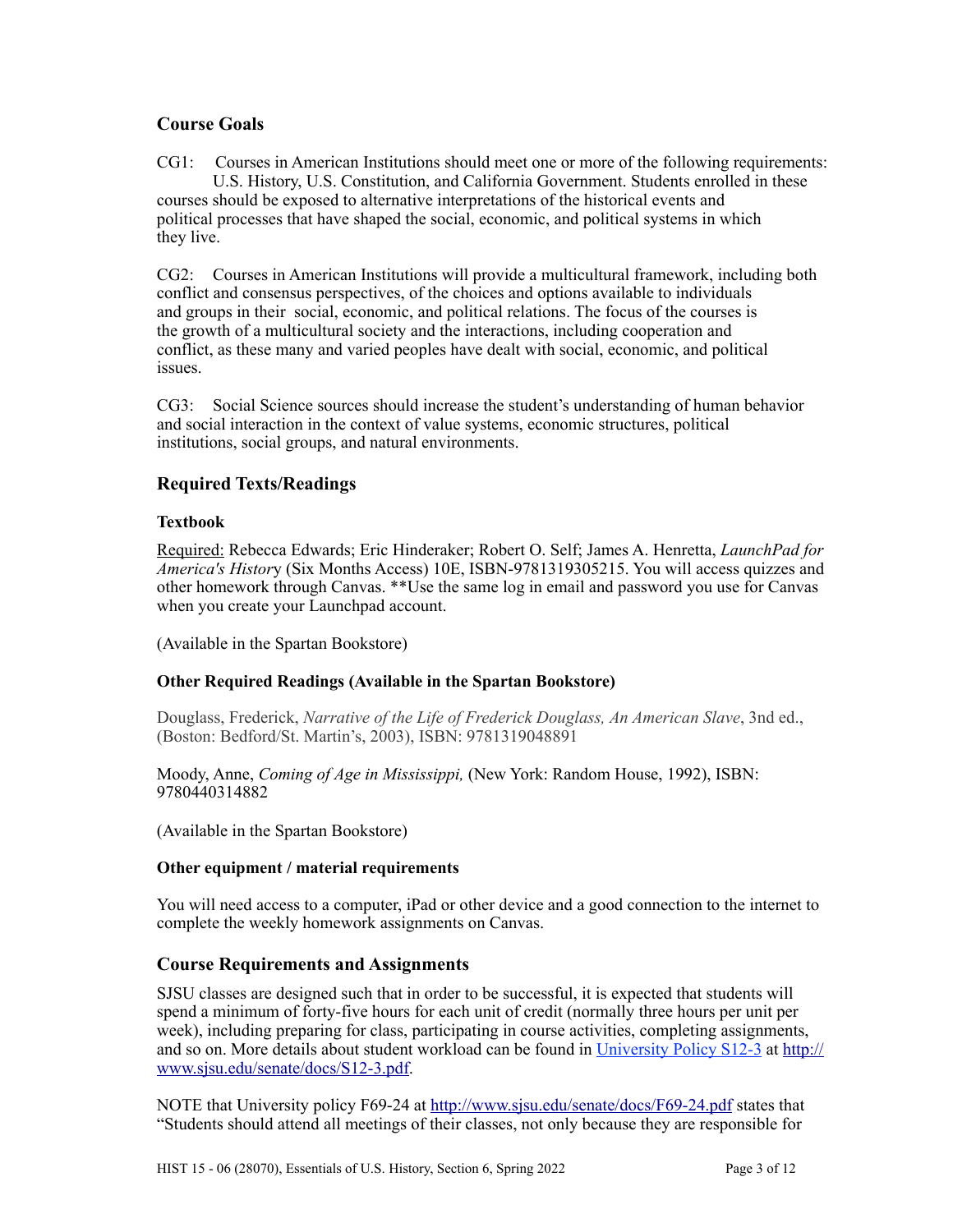material discussed therein, but because active participation is frequently essential to insure maximum benefit for all members of the class. Attendance per se shall not be used as a criterion for grading."

## **1.) Honesty Agreement:**

Students must review and sign an honesty agreement before they can participate in this course.

## **2.) In-Class Lecture Quizzes (10% of grade):**

Open note, timed multiple choice quizzes, focusing on themes covered in lecture and discussion, given regularly sometime during class. Students will be allowed to use their own handwritten class notes, but will not be allowed to surf the web. \*\*\*These quizzes must only be taken while physically present in class. *Taking the quizzes without being physically present will be considered academic dishonesty.*

## **3.) Midterm & Final\* Exams (40% of grade):**

Essay questions focusing on themes covered in lecture and discussion.

The midterm and final exams will be conducted in-class during a specified date and time (see course schedule), and students will be allowed to use one page, front and back, of their own handwritten notes only. You will turn in these notes along with your exam.

\*Final Exam is not cumulative except for the cumulative essay question, and that will satisfy the following requirement:

*"*Faculty members are required to have a culminating activity for their courses, which can include a final examination, a final research paper or project, a final creative work or performance, a final portfolio of work, or other appropriate assignment."

## \***\*Protocol on in-class Exams:**

1.) Bring a clean, greenbook to the exam and give it to the professor.

2.) Put all your electronic devices (phone, tablet, computer, apple watch, cameras etc.) in your backpack. Put everything else in your backpack except your writing instrument, and one page of handwritten notes.

3.) Leave your backpack in the front of the classroom.

4.) Collect the exam and a greenbook from the professor and sit down to take the exams.

If the Pandemic forces us online, we will use Lockdown Browser w/webcam.

## \*\*\***Preparing for quizzes & exams:**

- 1) Review notes from lectures after every class and weekly
- 2) Go to SI Sessions regularly (optional, but highly recommended)
- 3) Think about broader issues and connections between all of the material covered in the course.
- 4) Condense your notes to one hand written page, front and back, the weekend before the exams.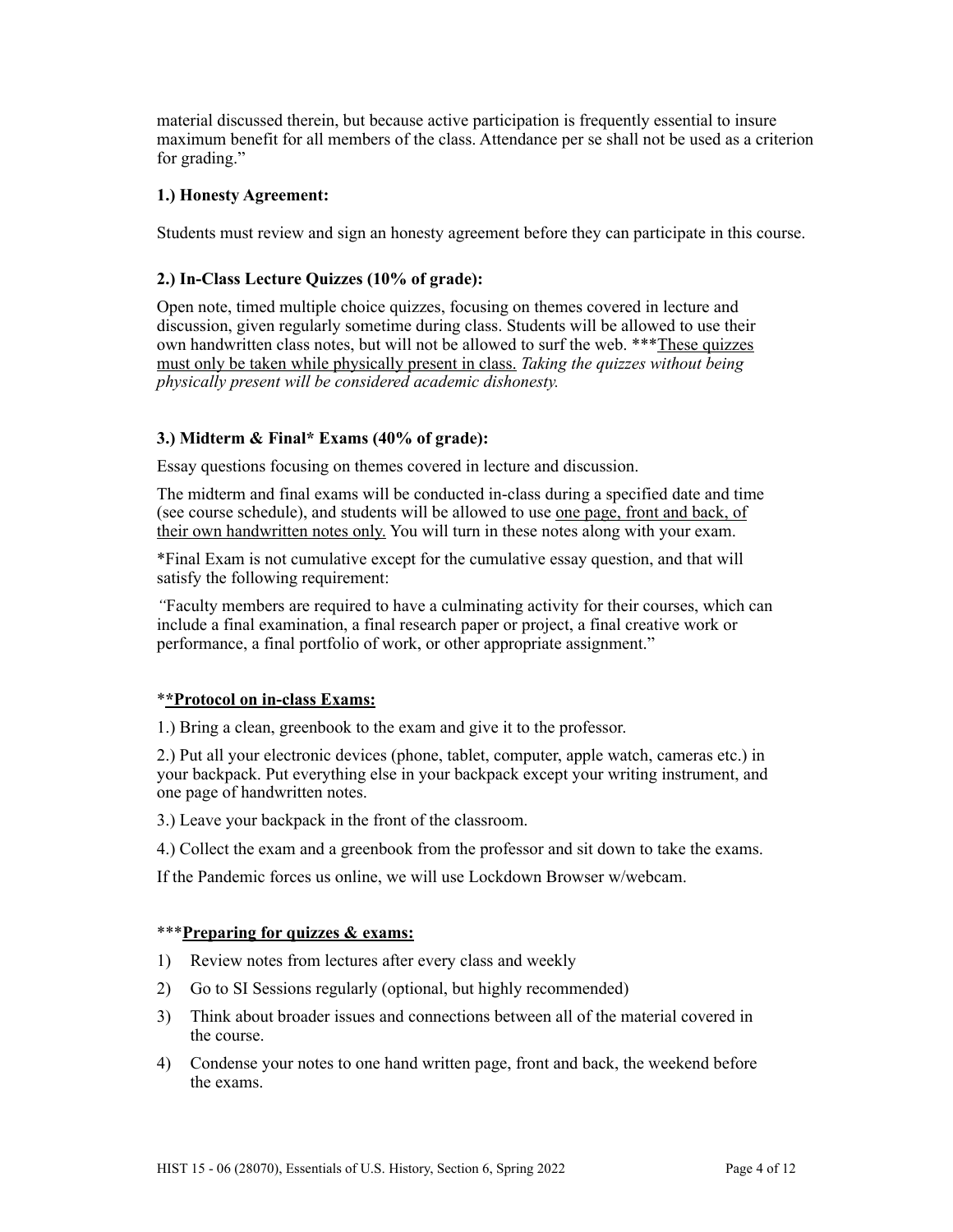## **3.) Semester Paper (15% of grade):**

Paper: Students will write a 3-4 page history paper, using at least two primary sources (documents) either from our online reader (found in the ebook), *Narrative of the Life of Frederick Douglass* or *Coming of Age in Mississippi* (counts as one each) or other relevant primary sources. Question on the definition of a primary source? **[https://](https://www.thesaurus.com/e/writing/primary-source-vs-secondary-source/?itm_source=parsely-api) [www.thesaurus.com/e/writing/primary-source-vs-secondary-source/?](https://www.thesaurus.com/e/writing/primary-source-vs-secondary-source/?itm_source=parsely-api) [itm\\_source=parsely-api](https://www.thesaurus.com/e/writing/primary-source-vs-secondary-source/?itm_source=parsely-api)**

*No secondary sources are to be used*. The goal is to analyze your selected primary sources individually and collectively, and then write an argument and historical narrative based on that analysis.

## **4.) Chapter Reading, Primary Source Reading and All Assigned Online Quizzes (20% of grade):**

You should come to class having done all the assigned Textbook chapter and Macmillan Launchpad quizzes by the due date.

Read the weekly assigned primary sources and take the associated Macmillan quizzes by the due date. Be prepare to answer discussion questions at the end of the sources in class. The purpose of this assignment is to prepare you for discussion.

Note: You cannot make up a quiz, so be sure you complete it on time.

#### **5.) In-class Activities and Canvas Discussions and Quizzes and Homework on**  *Narrative of the Life of Frederick Douglass, An American Slave* **&** *Coming of Age in Mississippi* **(15%):**

There are regular discussions on Canvas that you will be required to participate in. We will also have discussions in class. Expressing your take and analysis on the material will help you in terms of having a complete understanding the material. You will also aid to the collective understanding of the material.

Take advantage of opportunities to participate. Here are excellent ways of contributing to the class: listening carefully to others, sharing your ideas, asking questions, responding to others' thoughts, participating in small group activities.

You will submit ten discussion "questions and observations" for each of the books (canvas) participate in online discussions on Canvas.

*The quizzes for the two books will be in-class, and are closed book*, closed notes (see class schedule). \*\*\*These quizzes must only be taken while physically present in class. *Taking the quizzes without being physically present will be considered academic dishonesty.*

Being unprepared to discuss the book will further damage your participation and exam grades.

\*\*\*Note on Missing Scheduled Exams: A valid, documented excuse, is required to make up quizzes and exams. For example, if sick, a doctor's note is required. Excuses for required academic or athletic events that interfere with classwork or exams must be authorized by an administrator or an appropriate counselor or faculty member in writing, well in advance.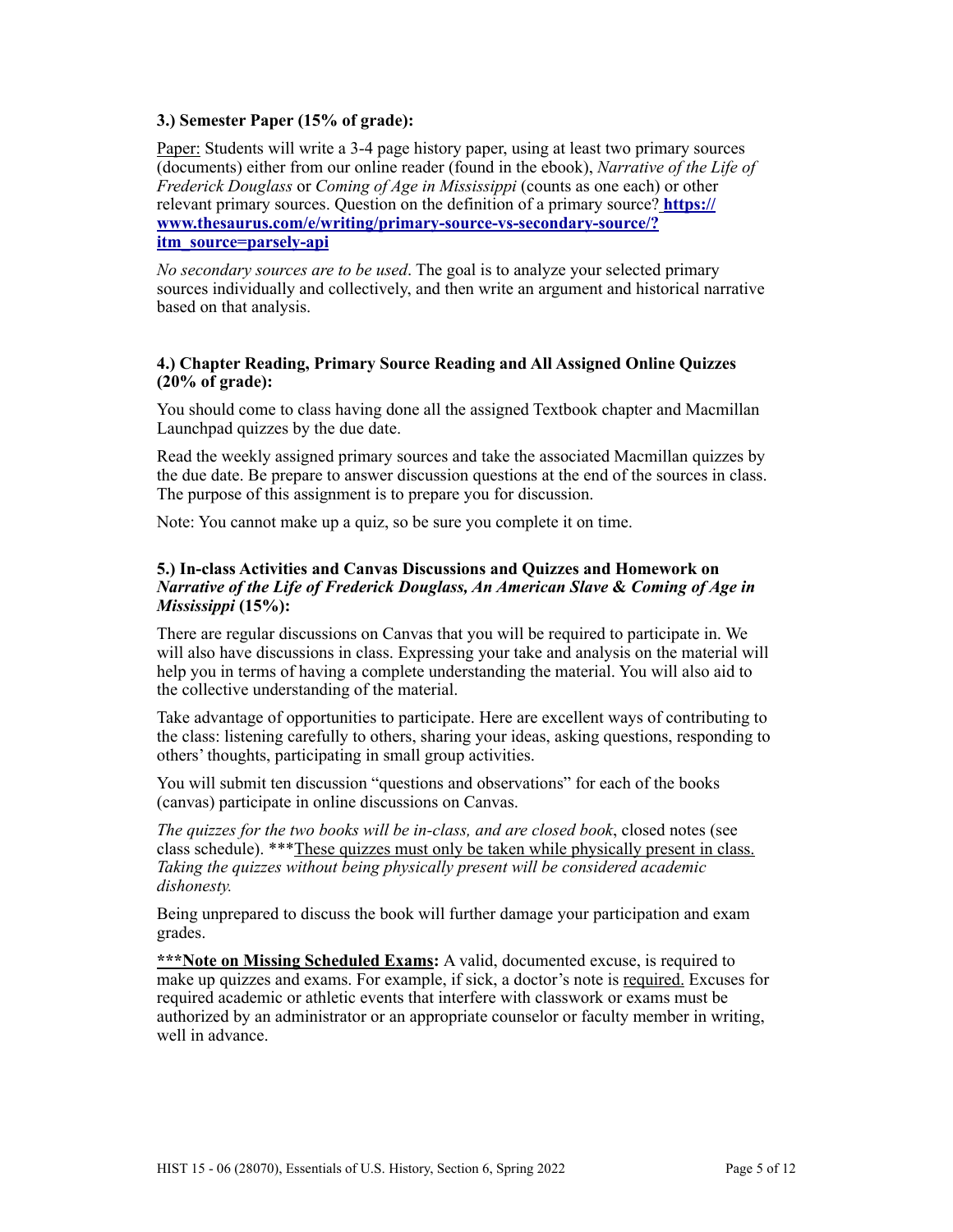## **Final Examination or Evaluation**

Final Exam is not cumulative except for the cumulative essay question, and that will satisfy the following requirement:

University policy S17-1

"Faculty members are required to have a culminating activity for their courses, which can include a final examination, a final research paper or project, a final creative work or performance, a final portfolio of work, or other appropriate assignment."

#### Academic Dishonesty

Students who are suspected of cheating during an exam or quiz will be referred to the Student Conduct and Ethical Development office and depending on the severity of the conduct, will receive a zero on the assignment or a grade of F in the course. Grade Forgiveness does not apply to courses for which the original grade was the result of a finding of academic dishonesty.

#### **Grading Policy**

Grading will be A-F. Final course grades will be assigned based on the following scale; grades below 60% will be considered failing ("F"):<br>A plus =  $98 - 100\%$ B plus =  $88 - 89.9\%$  C plus =  $78 - 79.9\%$  D plus =  $68 - 69.9\%$  $A = 92 - 97.9\%$  B =  $82 - 87.9\%$  C =  $72 - 77.9\%$  D =  $62 - 67.9\%$ A minus =  $90 - 91.9\%$  B minus =  $80 - 81.9\%$  C minus =  $70 - 71.9\%$  D minus =  $60 - 61.9\%$ 

## Grade Symbols and Values:

A plus: 4.0; A: 4.0; A minus: 3.7; B plus: 3.3; B: 3.0; B minus: 2.7; C plus: 2.3; C: 2.0; C minus: 1.7; D plus: 1.3; D: 1.0; D minus: .7; F: 0

**\*Caution:** Canvas grades can be misleading until the very end of the semester as the final, the last Macmillan grade sync, in-class Activities, and other assignment grades need to be factored in. Feel free to come to office hours or make an appointment to discuss your progress in this course.

**\*\*Note:** Under certain circumstances, and regardless of the percentage points listed above, a student's contributions and academic curiosity (or lack thereof) may influence that student's final grade beyond the listed scope. In other words, students who do not come to class and regularly participate in discussions may find their final grade significantly reduced to reflect the full scope of class involvement. An "A" grade requires more than good test-taking and essay-writing.

#### Grade Checks

In general, you should keep track of your own grade by checking Canvas, and/or keeping your returned assignments, noting the scores, and using the course grading breakdown listed above. If you need formal verification of your grade (for paperwork associated with a scholarship, student organization, etc.), you should Canvas message me at least 24 hours ahead of time to let me know you'll be bringing grade check paperwork to class or to office hours or to make an appointment. If you ask me in class with no advance notice, I will not be able to provide a grade estimate for you. In general I do not discuss grades by email; I prefer discussing grades during office hours or by appointment.

We can discuss specific questions/concerns about assignment/exam grades on Canvas by Canvas message, but it is always better to meet on Zoom.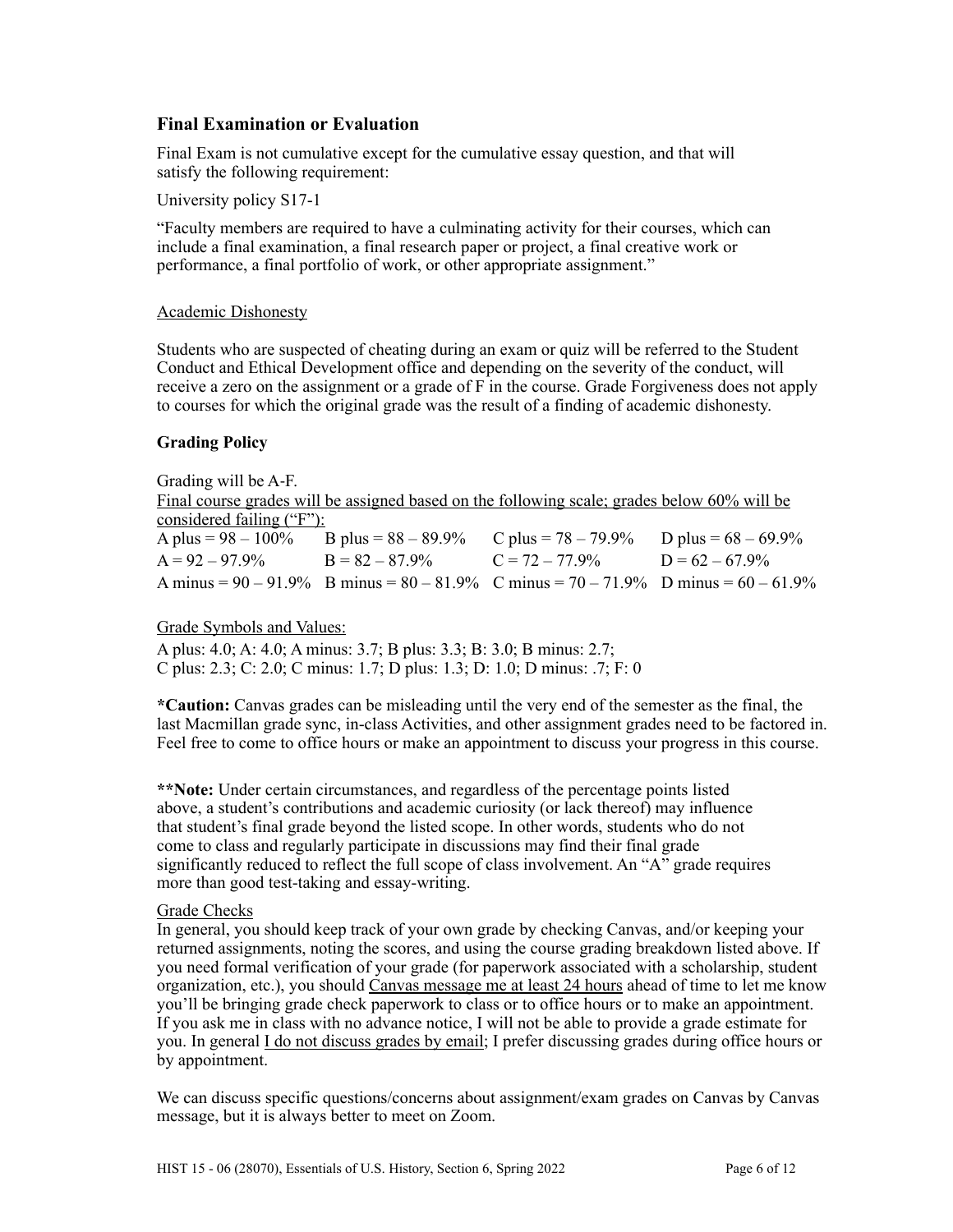Contact Professor Buyco by Canvas prior to the time an assignment is due if you need an extension because of illness or other reasons. You will need a documented excuse to be officially excused. Forged doctors notes are grounds for being reported to the Office of Student Conduct and Ethical Development.<http://www.sjsu.edu/studentconduct/students/>

Macmillan quiz assignments cannot be made up or extended except for documented illness or documented unforeseen circumstances.

Other late assignments will be marked down 1/3 grade for each day late. For example, a B will be reduced to a B- if turned in one day late. I do not grant extensions except in cases of documented illness or documented unforeseeable circumstances. If such circumstances arise, you should contact me immediately.

## **Classroom Protocol**

#### Masks are required!

Our class time will take a variety of formats, including lecture, large group discussion, small group discussion, and in-class exercises. I encourage you to ask questions during lectures. Because most of our time together will be interactive, your participation will be essential.

In order to make our class discussions and activities successful, you should complete all required readings and homework assignments before each class period, and bring these readings to class with you.

You are expected to arrive to class on time. Cell phones must be on silent and must be put away for the duration of the class! Tablets and computers are allowed only for taking lecture or discussion notes. Close all applications except the one that allows note taking.

Please refrain from talking when I begin to lecture. During the discussion sections, discuss only the in-class assignment at hand.

I reserve the right to penalize repeat offenders by lowering the offender's grade.

Consent for Recording of Class and Public Sharing of Instructor Material *University Policy S12-7*, requires students to obtain instructor's permission to record the course and the following items to be included in the syllabus:

Common courtesy and professional behavior dictate that you notify someone when you are recording him/her. You must obtain the instructor's permission to make audio or video recordings in this class. Such permission allows the recordings to be used for your private, study purposes only. The recordings are the intellectual property of the instructor; you have not been given any rights to reproduce or distribute the material. Send me a message through canvas asking for permission to record the lectures.

Course material developed by the instructor is the intellectual property of the instructor and cannot be shared publicly without his/her approval. You may not publicly share or upload instructor generated material for this course such as exam questions, lecture notes, or homework solutions without instructor consent.

Students are prohibited from recording class activities (including class lectures, office hours, advising sessions, etc.), distributing class recordings, or posting class recordings. Materials created by the instructor for the course (syllabi, lectures and lecture notes, presentations, etc.) are copyrighted by the instructor.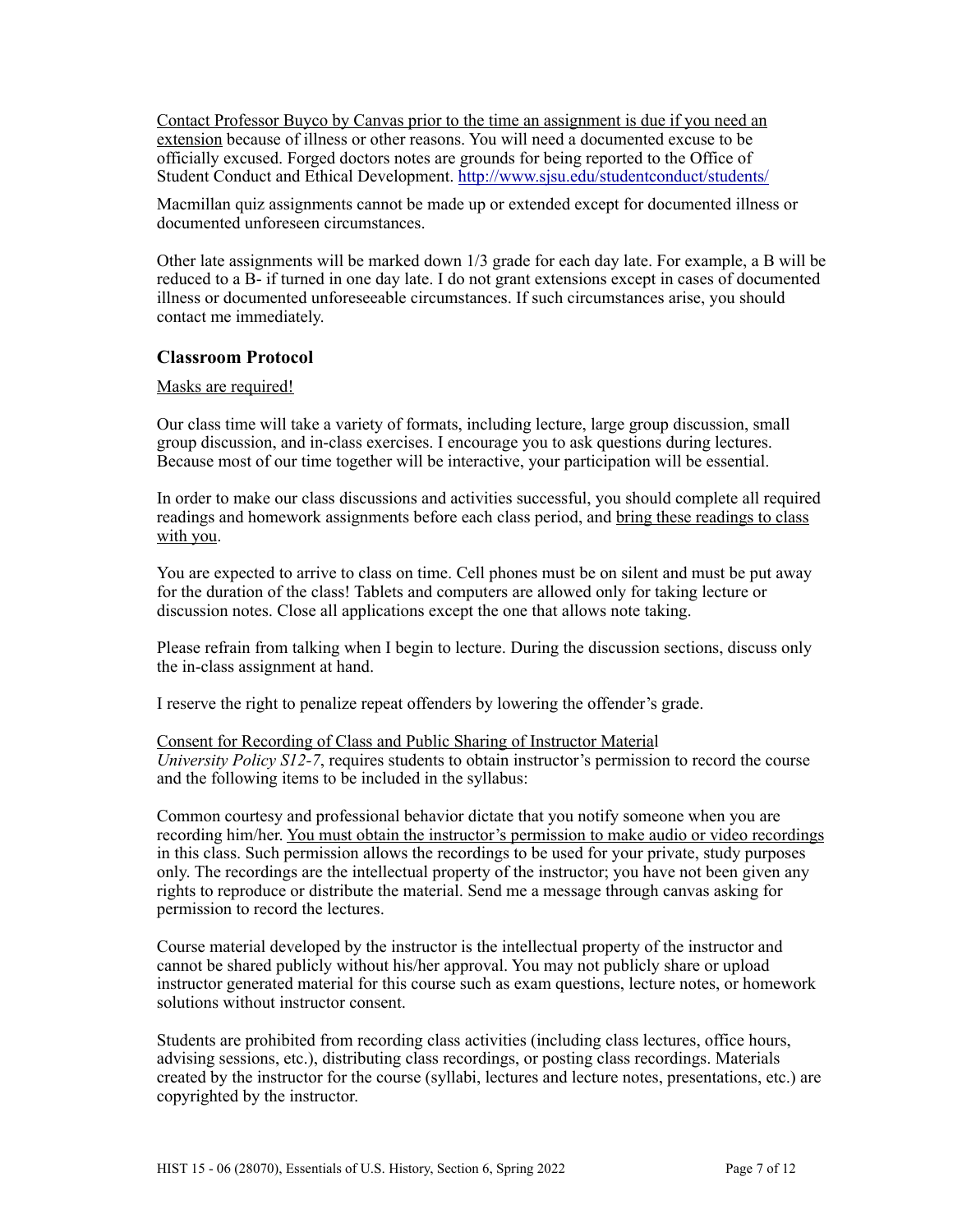*University policy (S12-7)* is in place to protect the privacy of students in the course, as well as to maintain academic integrity through reducing the instances of cheating. Students who record, distribute, or post these materials will be referred to the Student Conduct and Ethical Development office. Unauthorized recording may violate university and state law. It is the responsibility of students that require special accommodations or assistive technology due to a disability to notify the instructor.

## **University Policies**

## **General Expectations, Rights and Responsibilities of the Student**

As members of the academic community, students accept both the rights and responsibilities incumbent upon all members of the institution. Students are encouraged to familiarize themselves with SJSU's policies and practices pertaining to the procedures to follow if and when questions or concerns about a class arises. See University Policy S90–5 at http://www.sjsu.edu/senate/docs/S90-5.pdf. More detailed information on a variety of related topics is available in the SJSU catalog, at http://info.sjsu.edu/webdbgen/narr/catalog/rec-12234.12506.html. In general, it is recommended that students begin by seeking clarification or discussing concerns with their instructor. If such conversation is not possible, or if it does not serve to address the issue, it is recommended that the student contact the Department Chair as a next step.

## **Dropping and Adding**

Students are responsible for understanding the policies and procedures about add/drop, grade forgiveness, etc. Refer to the current semester's [Catalog Policies](http://info.sjsu.edu/static/catalog/policies.html) section at http://info.sjsu.edu/ static/catalog/policies.html. Add/drop deadlines can be found on the current academic year calendars document on the [Academic Calendars webpage](http://www.sjsu.edu/provost/services/academic_calendars/) at http://www.sjsu.edu/provost/services/ academic\_calendars/. The [Late Drop Policy](http://www.sjsu.edu/aars) is available at http://www.sjsu.edu/aars/policies/ latedrops/policy/**.** Students should be aware of the current deadlines and penalties for dropping classes.

Information about the latest changes and news is available at the [Advising Hub](http://www.sjsu.edu/advising/) at http:// www.sjsu.edu/advising/

## **Academic integrity**

Your commitment, as a student, to learning is evidenced by your enrollment at San Jose State University. The [University Academic Integrity Policy S07-2](http://www.sjsu.edu/senate/docs/S07-2.pdf) at http://www.sjsu.edu/senate/docs/ S07-2.pdf requires you to be honest in all your academic course work. Faculty members are required to report all infractions to the office of Student Conduct and Ethical Development. The [Student Conduct and Ethical Development website](http://www.sjsu.edu/studentconduct/) is available at http://www.sjsu.edu/ studentconduct/.

## **Campus Policy in Compliance with the American Disabilities Act**

If you need course adaptations or accommodations because of a disability, or if you need to make special arrangements in case the building must be evacuated, please make an appointment with me as soon as possible, or see me during office hours. [Presidential Directive 97-03](http://www.sjsu.edu/president/docs/directives/PD_1997-03.pdf) at http:// www.sjsu.edu/president/docs/directives/PD\_1997-03.pdf requires that students with disabilities requesting accommodations must register with the [Accessible Education Center](http://www.sjsu.edu/aec) (AEC) at http:// www.sjsu.edu/aec to establish a record of their disability.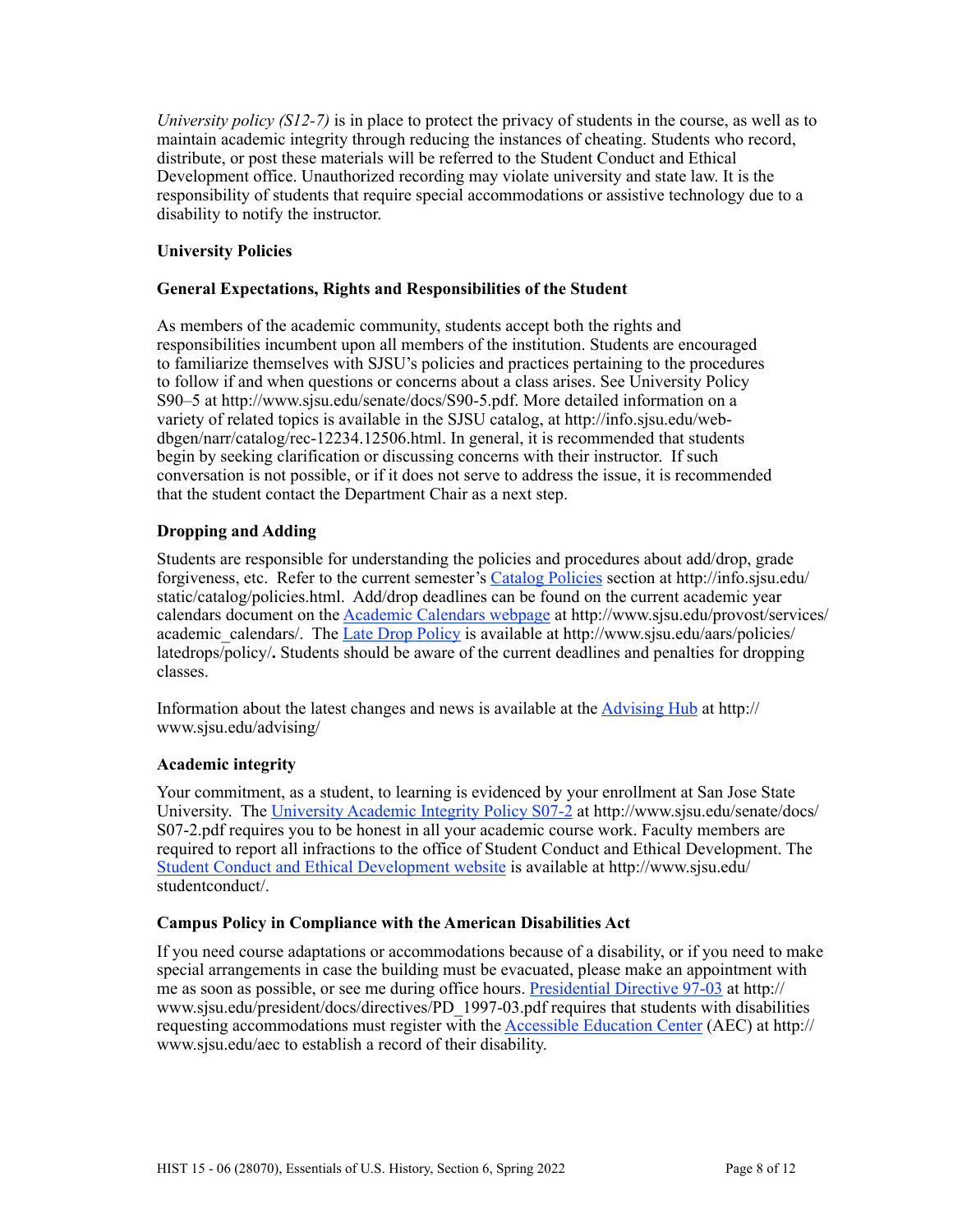## **Accommodation to Students' Religious Holidays**

San José State University shall provide accommodation on any graded class work or activities for students wishing to observe religious holidays when such observances require students to be absent from class. It is the responsibility of the student to inform the instructor, in writing, about such holidays before the add deadline at the start of each semester. If such holidays occur before the add deadline, the student must notify the instructor, in writing, at least three days before the date that he/she will be absent. It is the responsibility of the instructor to make every reasonable effort to honor the student request without penalty, and of the student to make up the work missed. See [University Policy S14-7](http://www.sjsu.edu/senate/docs/S14-7.pdf) at http://www.sjsu.edu/senate/docs/S14-7.pdf.

## **Student Technology Resources**

Computer labs for student use are available in the Academic Success Center at http:// www.sjsu.edu/at/asc/ located on the 1st floor of Clark Hall and in the Associated Students Lab on the 2nd floor of the Student Union. Additional computer labs may be available in your department/college. Computers are also available in the Martin Luther King Library. A wide variety of audio-visual equipment is available for student checkout from Media Services located in IRC 112. These items include DV and HD digital camcorders; digital still cameras; video, slide and overhead projectors; DVD, CD, and audiotape players; sound systems, wireless microphones, projection screens and monitors.

## **SJSU Peer Connections**

Peer Connections, a campus-wide resource for mentoring and tutoring, strives to inspire students to develop their potential as independent learners while they learn to successfully navigate through their university experience. You are encouraged to take advantage of their services which include course-content based tutoring, enhanced study and time management skills, more effective critical thinking strategies, decision making and problem-solving abilities, and campus resource referrals.

In addition to offering small group, individual, and drop-in tutoring for a number of undergraduate courses, consultation with mentors is available on a drop-in or by appointment basis. Workshops are offered on a wide variety of topics including preparing for the Writing Skills Test (WST), improving your learning and memory, alleviating procrastination, surviving your first semester at SJSU, and other related topics. A computer lab and study space are also available for student use in Room 600 of Student Services Center (SSC).

Peer Connections is located in three locations: SSC, Room 600 (10th Street Garage on the corner of 10th and San Fernando Street), at the 1st floor entrance of Clark Hall, and in the Living Learning Center (LLC) in Campus Village Housing Building B. Visit [Peer Connections website](http://peerconnections.sjsu.edu) at http://peerconnections.sjsu.edu for more information.

## **SJSU Writing Center**

The SJSU Writing Center is located in Clark Hall, Suite 126. All Writing Specialists have gone through a rigorous hiring process, and they are well trained to assist all students at all levels within all disciplines to become better writers. In addition to one-on-one tutoring services, the Writing Center also offers workshops every semester on a variety of writing topics. To make an appointment or to refer to the numerous online resources offered through the Writing Center, visit the [Writing Center website](http://www.sjsu.edu/writingcenter) at http://www.sjsu.edu/writingcenter. For additional resources and updated information, follow the Writing Center on Twitter and become a fan of the SJSU Writing Center on Facebook.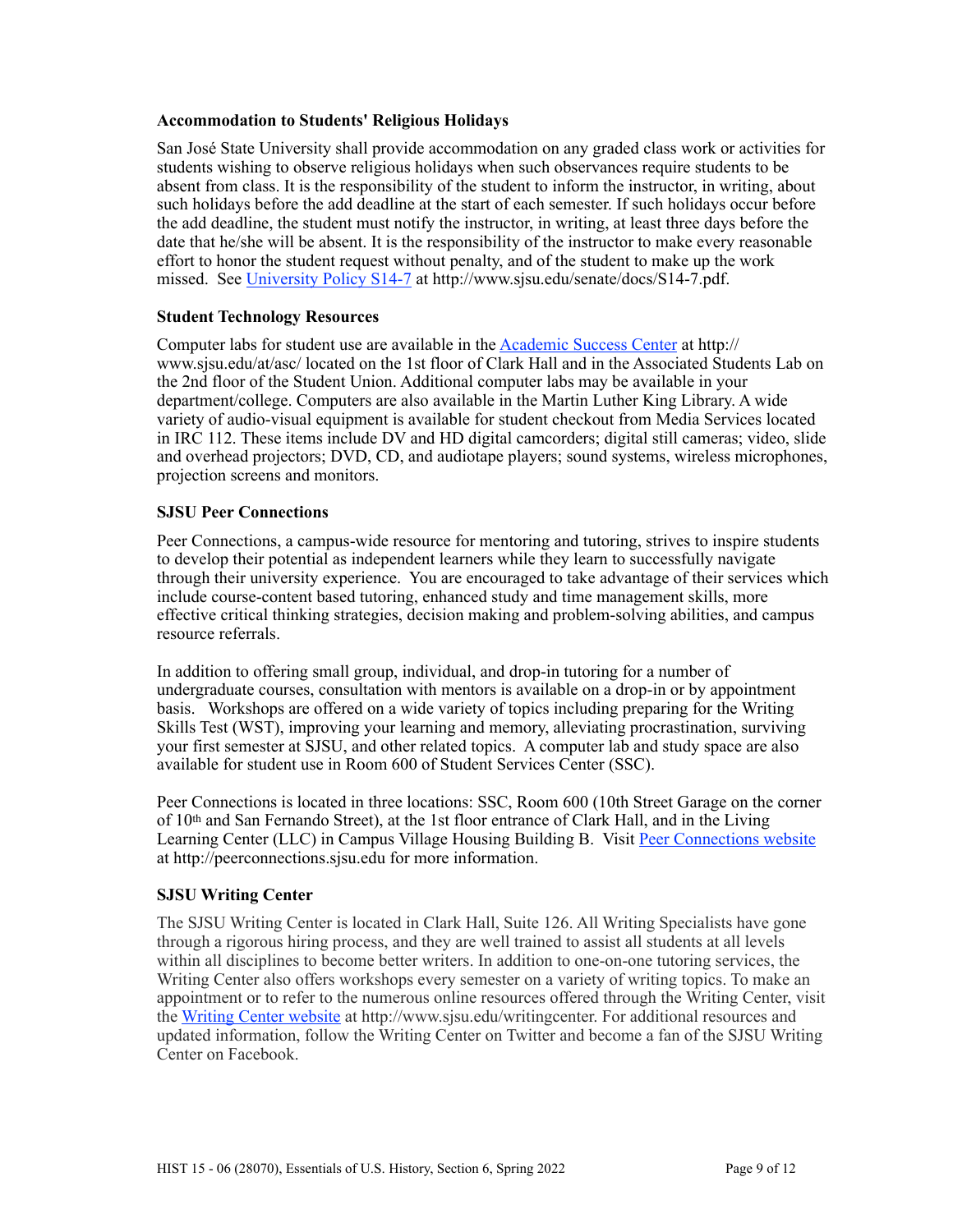## **Contacting Professor Buyco**

#### **All the information you need for the class will be available on Canvas.**

Additionally, I very rarely use MYSJSU Messaging to communicate with the class. Instead, I will make announcements on Canvas. Please make sure your Canvas notifications are set to notify you by email when I post announcements or send you Canvas messages.

**Canvas is the preferred method** of electronic communication. Because you are identified automatically, the usual business (email) formalities are waved.

I request that you **post a profile photo on Canvas**––this helps me learn who you are as a person. I will also learn your name more quickly. I will respond to your Canvas message within 48 hours.

Email

If you use have to use email for some reason, you must let me know what class and what section you are in.

Office Hours

I strongly encourage you to visit me during my office hours, (Zoom) especially now, as we are learning remotely. You are welcome to stop by for clarification on any course materials/concepts, further discussion of course topics, guidance as you prepare for upcoming assignments, questions about feedback on previous assignments, or just to check in. Please note that I do not provide reviews of material you missed due to absences (you can view the online videos, check with your classmates for notes if you are absent, or better yet, attend the Peer Connections Supplemental Instruction sessions).

# **Course Schedule**

*The schedule is subject to change with fair notice via email and in class.*

| . . | D. |  |
|-----|----|--|
|     |    |  |

| <b>Week</b> | <b>Date</b>      | <b>Topics, Readings, Assignments, Deadlines</b>                             |
|-------------|------------------|-----------------------------------------------------------------------------|
|             | Th $1/27$        | Introduction                                                                |
|             | F1/28            | <b>Reading/Assignments:</b> Week 1 Module                                   |
| 2           | $M$ 1/31         | <b>The American Revolution</b><br><b>Reading/Assignments:</b> Week 2 Module |
|             | T2/1             | <b>Lecture/Discussion:</b> The American Revolution                          |
|             | Th $2/3$         | <b>Lecture/Discussion:</b> The American Revolution                          |
| 3           | M <sub>2/7</sub> | <b>Founding of the Nation</b><br><b>Reading/Assignments:</b> Week 3 Module  |
|             | T2/8             | Lecture/Discussion: Founding of a Nation                                    |
|             | Th $2/10$        | <b>Lecture/Discussion:</b> Founding of a Nation                             |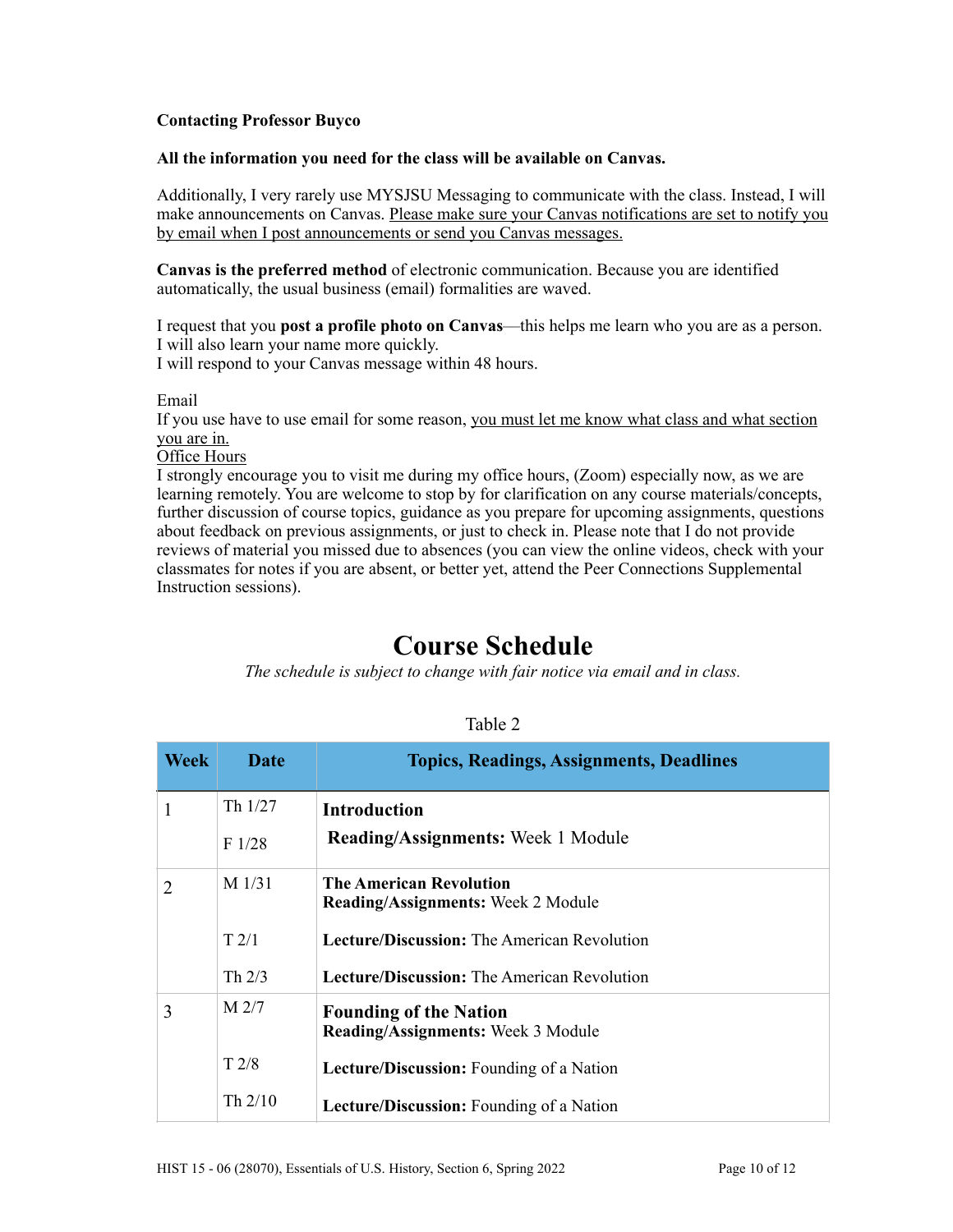| <b>Week</b>    | <b>Date</b>      | <b>Topics, Readings, Assignments, Deadlines</b>                                                   |
|----------------|------------------|---------------------------------------------------------------------------------------------------|
| $\overline{4}$ | $M$ 2/14         | <b>Securing the Republic/Market Revolution</b><br>Reading/Assignments: Week 4 Module              |
|                | T2/15            | Lecture/Discussion: Securing the Republic                                                         |
|                | Th 2/17          | Lecture/Discussion: The Market Revolution, 1800-1840                                              |
| 5              | $M$ 2/21         | <b>Democracy in America/Reform Impulse</b><br>Reading/Assignments: Week 5 Module                  |
|                | T2/22            | Lecture/Discussion: Democracy in America 1815-1840                                                |
|                | Th 2/24          | Lecture/Discussion: Abolitionism                                                                  |
| 6              | M 2/28           | <b>Reform Impulse and Manifest Destiny</b><br>Reading/Assignments: Week 6 Module                  |
|                | $T \frac{3}{1}$  | Lecture/Discussion: Women's Movement/War with Mexico                                              |
|                | Th $3/3$         | Lecture/Discussion: Frederick Douglass<br><b>Quiz</b> Narrative of the Life of Frederick Douglass |
| $\tau$         | M 3/7            | The Civil War and Reconstruction, 1860-1877<br>Reading/Assignments: Week 7 Module                 |
|                | T3/8             | Lecture/Discussion: The Civil War, 1861-1865                                                      |
|                | Th 3/10          | Lecture/Discussion: Reconstruction, 1865-1877                                                     |
| 8              | M 3/14           | The Gilded Age and the Progressive Era, 1877-1914<br><b>Reading/Assignments: Week 8 Module</b>    |
|                | T3/15            | Lecture/Discussion: The Gilded Age                                                                |
|                | Th 3/17          | <b>MIDTERM</b> (American Revolution through Reconstruction) Bring<br>Large, New & Clean Greenbook |
| 9              | M 3/21           | <b>Progressive Era/WWI</b><br>Reading/Assignments: Week 9 Module                                  |
|                | T3/22            | Lecture/Discussion: The Progressive Era                                                           |
|                | Th 3/24          | Lecture/Discussion: WW1                                                                           |
| 10             | M 3/28-<br>F 4/1 | <b>Spring Break</b>                                                                               |